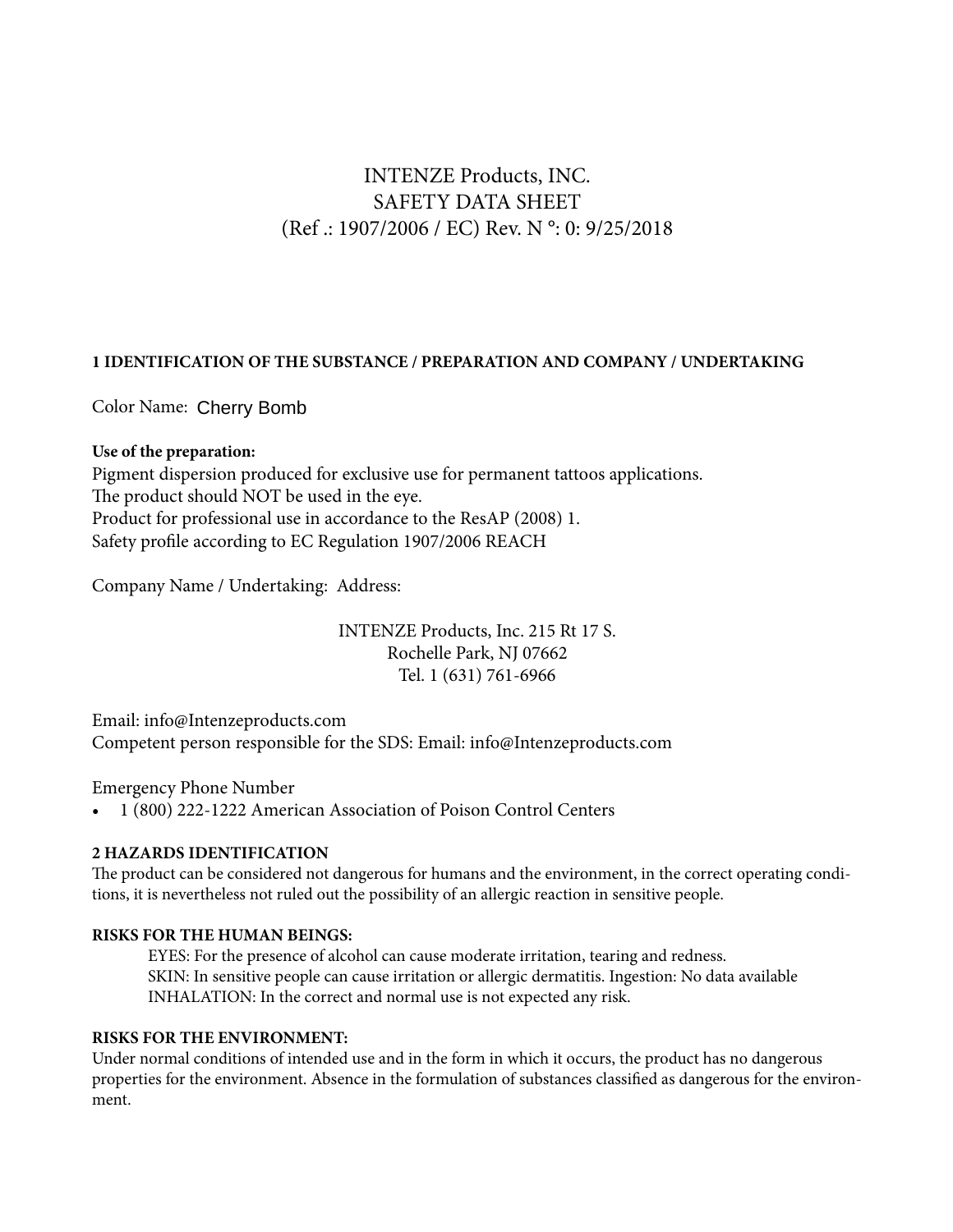### **3 COMPOSITION / INGREDIENTS**

| Name/ C.I. Number        | $C.A.S. \#$           | EC#                  |
|--------------------------|-----------------------|----------------------|
| Aqua                     | 7789-20-0             | 231-791-2            |
| C.I.73907                | 3089-17-6             | 221-424-4            |
| C.I.21110                | 3520-72-7             | 222-530-3            |
| C.I.77120, C.I.77891     | 7727-43-7, 13463-67-7 | 231-784-4, 215-280-1 |
| C.I.56110                | 6358-30-1             | 228-767-9            |
| Glycerine                | $56 - 81 - 5$         | 200-289-5            |
| <b>Isopropyl Alcohol</b> | 67-63-0               | 200-661-7            |
| Hamamelis Virginiana     | 84696-19-5            | 283-637-9            |
|                          |                       |                      |
|                          |                       |                      |
|                          |                       |                      |
|                          |                       |                      |
|                          |                       |                      |

### **Hazardous Components**

Classification according to EC Regulation 1272 // 2008 (CLP)

Chemical Name: Isopropyl alcohol, CAS 67-63-0, EC 200-661-7

GHS07, H319 - Causes serious eye irritation.

GHS02, H225 - Flammable liquid and vapor.

GHS07, H336 - May cause drowsiness or dizziness.

Chemical name: Glycerine, CAS 56-81-5, EC 200-289-5

GHS07, H317 - May cause an allergic skin reaction

Chemical Name: Hamamelis Virginiana Extract, CAS 84696-19-5, EC 283-637-9

GHS07, H317 - May cause an allergic skin reaction

# **4 FIRST AID**

P305 EYE CONTACT: Flush with water for 15 minutes holding the eyelids open. Consult a physician if irritation persists. P302 SKIN CONTACT:

P352 Wash with plenty of soap and water.

P362 Take off contaminated clothing and wash clothing before reuse.

P332 If skin irritation occurs: P313 Get medical attention if irritation persists.

P301 IF SWALLOWED: Immediately drink plenty of water.

P331, do not induce vomiting and possibly: P311 consult your doctor or a poison control center.

P304 Inhalation: Inhalation is unlikely for this product. If you experience irritation or other symptoms, go outdoors. Consult a physician if irritation persists.

# **5 FIRE FIGHTING MEASURES**

NON-FLAMMABLE

SUITABLE EXTINGUISHING MEDIA: Foam, CO2, powder extinguisher.

EXTINGUISHING MEDIA NOT SUITABLE: Do not use water jets.

HAZARDOUS COMBUSTION PRODUCTS: the fumes generated by the combustion of the product, carbon dioxide, carbon monoxide, can be toxic and irritating; Avoid inhalation.

SUITABLE PROTECTIVE EQUIPMENT: Do not enter fire area without proper protection, including a breathing apparatus and full protective equipment. Fight the fire from a safe distance and a protected location due to potential hazardous vapors and decomposition products.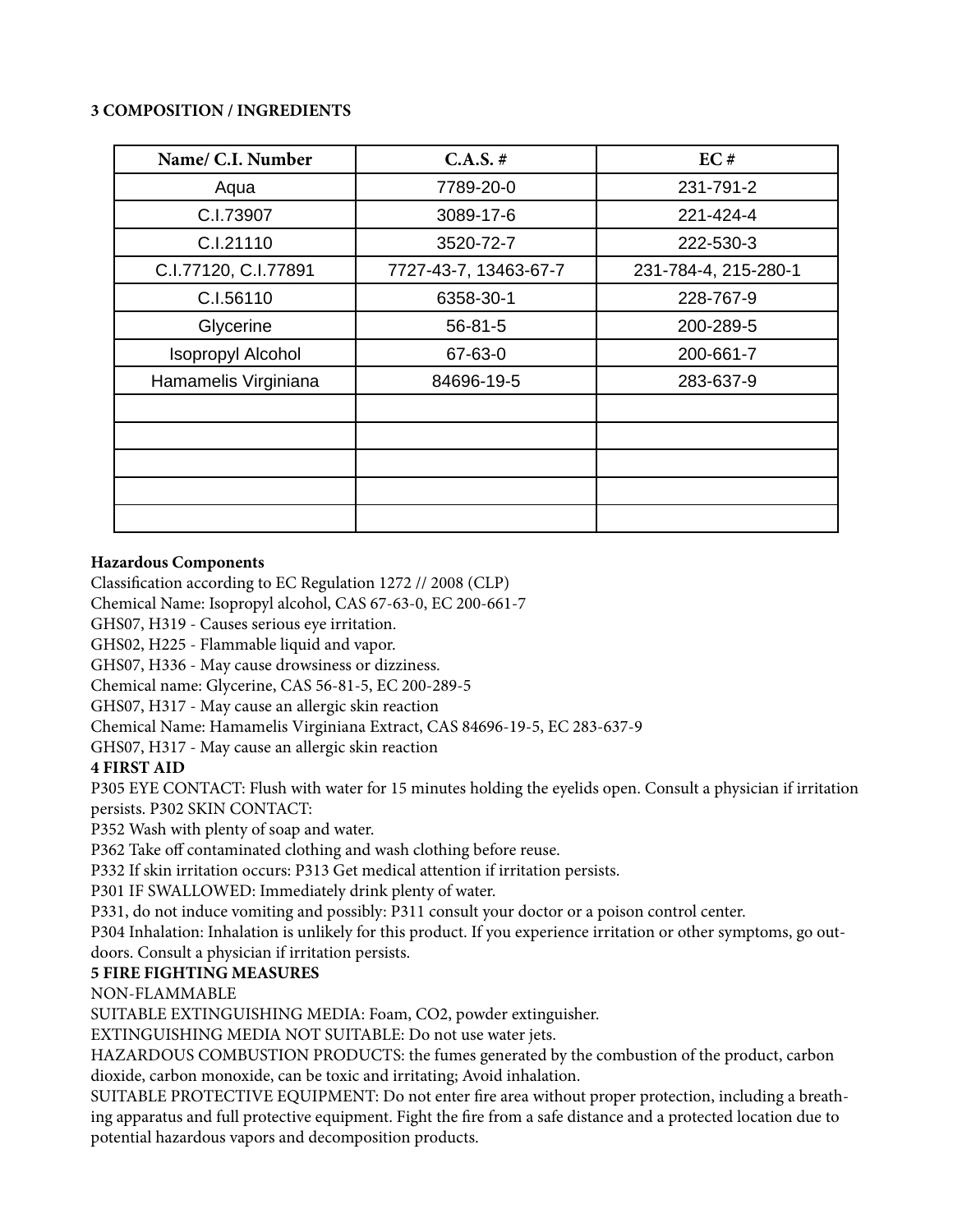# **6 MEASURES IN CASE OF ACCIDENTAL RELEASE**

- PERSONAL PRECAUTIONS: If it comes to leaks of small amounts of the product, simply wear latex gloves, rubber or nitrile gloves and goggles to avoid contact of the product with the eyes; if it is of high leakage quantity of product, in addition to the protection of the devices mentioned above it is recommended ventilate the room concerned.
- ENVIRONMENTAL PRECAUTIONS: Do not allow the product to enter the water and sewerage system; if they were to be dispersed significant quantities of the product, notify the competent local authorities.
- METHODS FOR CLEANING UP: For small amounts of product is sufficient to clean with a cloth and rinse with water; for significant amounts of product it is recommended to absorb the same with suitable absorbent material and dispose of as described in section 13 Disposal considerations.

# **7 HANDLING AND STORAGE**

- HANDLING: no individual specifications.
- STORAGE: Keep containers tightly closed. Store containers in a cool, ventilated, dry, away from direct sunlight and heat sources, and strong oxidizing agents and electrostatic charges.
- Avoid freezing.

# **8 PERSONAL PROTECTION / EXPOSURE**

Means of individual protection

- Respiratory protection: are generally not required respiratory protection devices, when using the product under normal conditions; it is advisable to work in sufficiently ventilated rooms.
- Hand protection: Use rubber gloves, nitrile or rubber.
- Eye protection: Use safety glasses to avoid the splashes from coming into contact with the eyes.
- Skin protection: any uniform / protective coat.

Components with limit values that require monitoring at the workplace

- CAS 67-63-0 Isopropyl alcohol: TLV: 200 ppm as TWA; 400 ppm as STEL; A4 (not classifiable as a human carcinogen); (ACGIH 2004).
- CAS 56-81-5 Glycerin: TWA 10 mg / m3; MAK (inhalable fraction): 50 mg / m3; Peak limitation category: I (2); Pregnancy risk group: C; (DFG 2006).
- CAS 8050-09-7 Rosina: MAK: Skin sensitization (SH); (DFG 2003)
- CAS 6440-58-0 DMDM Hydantoin: LV TWA TLV STEL- EC8H-MG / M3-ECST-mg / m3: No data available

# **9 PROPERTY CHEMICAL AND PHYSICAL**

- PHYSICAL STATE: liquid
- ODOR: faint odor of ammonia
- $pH: 2.0 \text{ to } 6.0$
- MELTING POINT: not established
- OF boiling temperature, POINT: not established
- FOCUS POINT: not established IGNITION TEMPERATURE: not established AUTOIGNITION: not established
- INCENDIARY FEATURES: not established
- LOWER EXPLOSION LIMIT: not established
- OF HIGHER EXPLOSION LIMIT: not established
- VAPOR PRESSURE (20 °C): not established
- DENSITY '(20 °C): not established
- SOLUBILITY 'IN WATER: not established
- VISCOSITY ': not established
- MISCIBILITY ': not established
- CONDUCTIVITY ': not established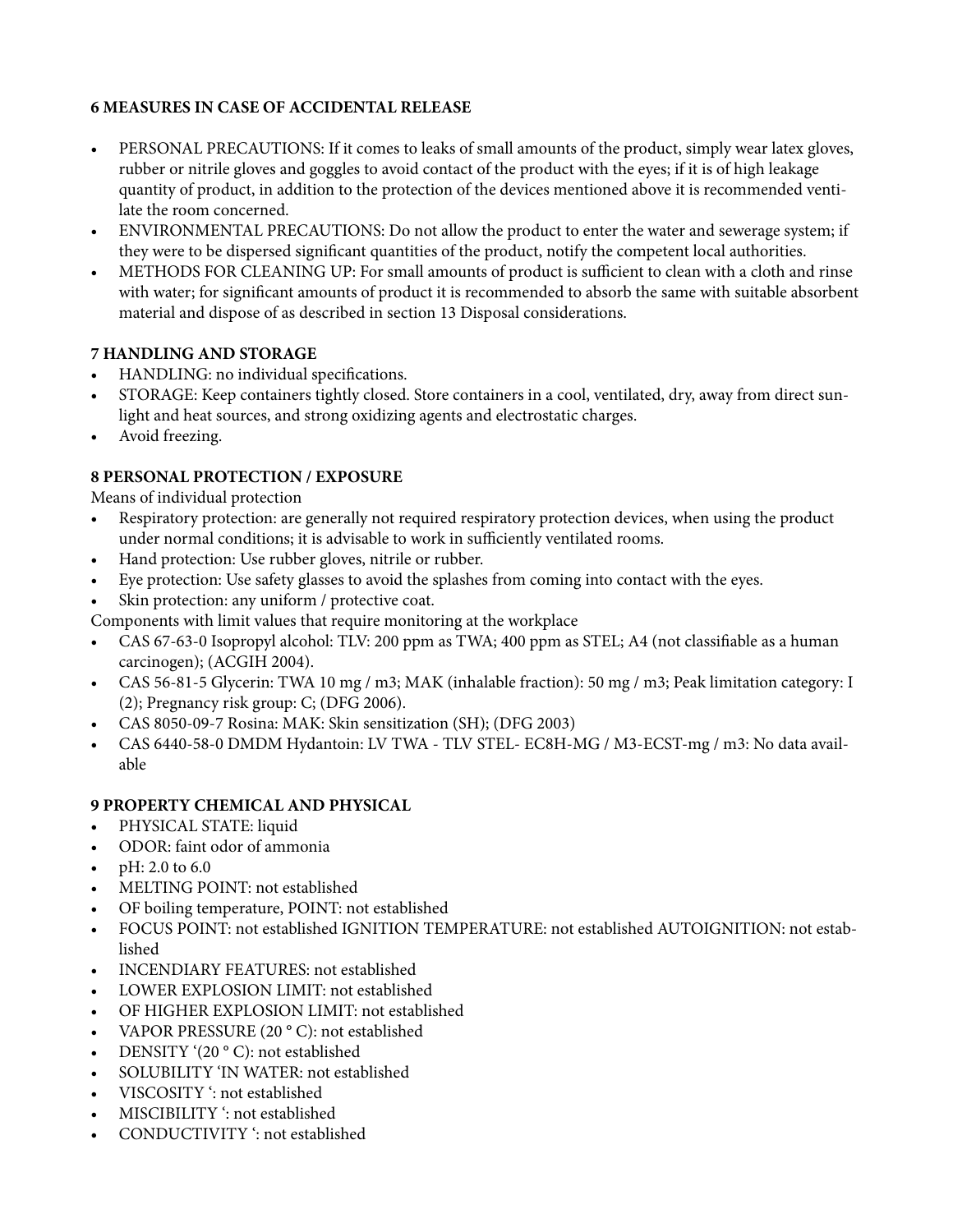# **10 STABILITY and Reactivity**

- Stability: Stable under ordinary conditions of temperature and usage.
- CONDITIONS TO AVOID: Do not expose the product to extreme temperatures or incompatible chemicals.
- MATERIALS TO AVOID: Strong oxidizing agents.
- HAZARDOUS DECOMPOSITION PRODUCTS: only if exposed to extremely high temperatures or strong oxidizing agents, the product can decompose and produce carbon monoxide, carbon dioxide, acrolein.

### **11 TOXICOLOGICAL INFORMATION**

The data have been deducted from the individual components;

- TOXICITY ACUTE ORAL LD 50:> 2000 mg / kg
- IRRITATION PRIMARY: not known
- SKIN: not known
- ON EYES: not known AWARENESS: not known
- SIDE EFFECTS ON HUMANS: under normal conditions of use, are no known side effects for humans; it is still possible, although in rare cases, the occurrence of allergic reactions.

### **12 ECOLOGICAL INFORMATION**

• These products are not classified as dangerous for the environment.

### **13 PRODUCT DISPOSAL**

- Do not litter or sewage system.
- CER 200128 paint, inks, adhesives and resins other than those mentioned in 200127 \* (paints, inks, adhesives and resins containing dangerous substances).
- EMPTY: The containers, completely empty, must be started at facilities for the recycling of materials.

### **14 TRANSPORT INFORMATION**

- IMGD Regulation (maritime): no hazardous material
- Regulation ADR (road transport): no hazardous material
- RID (transport by rail): Not hazardous material
- ICAO / IATA Regulation (transport by air): Not hazardous material
- Transport / Additional information: The product is not dangerous.

### **15 REGULATORY INFORMATION**

- Regulation (EC) No. 1907/2006 (REACH)
- Resolution ResAP (2008) 1 of 02.20.2008 "Requirements and criteria for the safety of tattoos and PMU"
- OSHA Hazard Communication Standard
- The product is not considered hazardous under the Federal Hazard Communication Standard 29 CFR 1910.1200 OSHA.
- SARA Title III
- Section 302 (EHS): no
- Section 311/312 (Acute): no

Information on the label

- Product Composition Production Date
- Lot number
- Expiration date
- Details of the sterilization method
- By Label from the opening
- Manufacturer's data